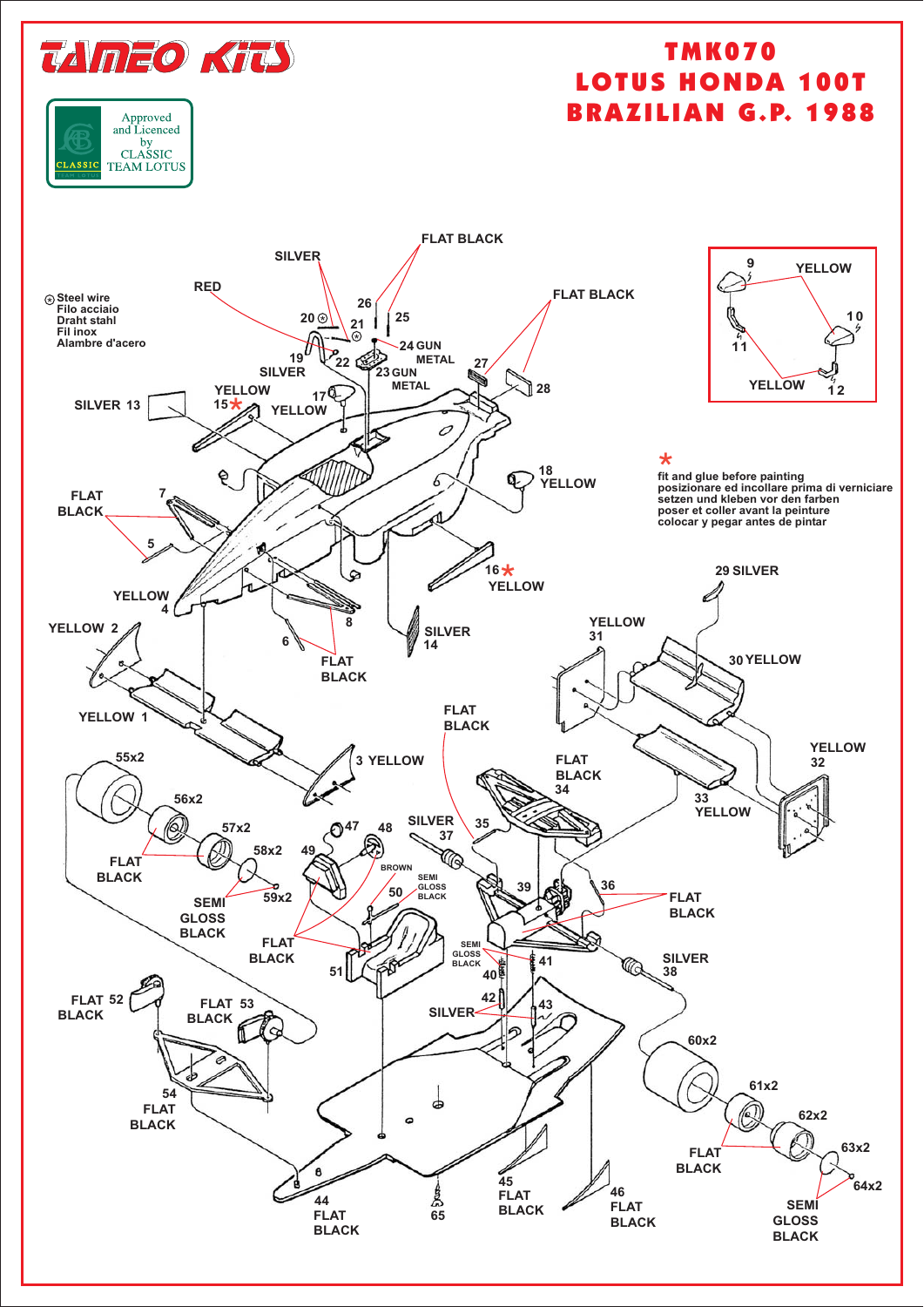





**RAL 1003 CHRYSLER VY3 PROWLER YELLOW** FIAT 280 GIALLO TAXI NISSAN 431 YELLOW **RENAULT 394 ORANGE TOURING SECOURS** 



## *<u>LAMEO</u>* **KILS** srl

Via Valle, 111 - P.O. Box 61 17022 BÓRGIO VEREZZI SV ITALY Tel. 39 019 - 615.250 Fax. 39 019 - 615.310

website www.tameokits.com e-mail sales@tameokits.com technical@tameokits.com e-mail

Made in Italy. Collector 1/43 Scale Models. Vietata la vendita ai minori di 14 anni. Nocivo per ingestione.<br>Conservare fuori dalla portata dei bambini. Tameo Kits declina ogni responsabilità per un uso improprio del prodot Made in Italy. Collector 1/43 Scale Models. Not for sale to persons under 14 years of age. Dangerous if swallowed.<br>Keep out of reach of children. Tameo Kits not held responsable for any damage or injury<br>resulting from impr

Made in Italy. Collector 1/43 Scale Models. Vente interdite aux enfants de moins de 14 ans. Dangereux si avalé<br>Conserver hors de la portée des enfants. Tameo Kits décline toute responsabilité dans le cas de dommages<br>dériva

Made in Italy. Collector 1/43 Scale Models. Verkauf an judendliche unter 14 Jahren verboten. Schadlich bei Einnahme.<br>Von Kindern ferhalten. Tameo Kits Lehnt jede Verantwortung bei unkorrektem Gebraucht seines Produktes ab. Hecho en Italia. Coleccion de modelos a escala 1/43. Prohibida la venta a menores de 14 años. No comestible. Mantener fuera<br>del alcanc e de los niños. Tameo Kits no se hace responsable de los daños causados por el uso inco